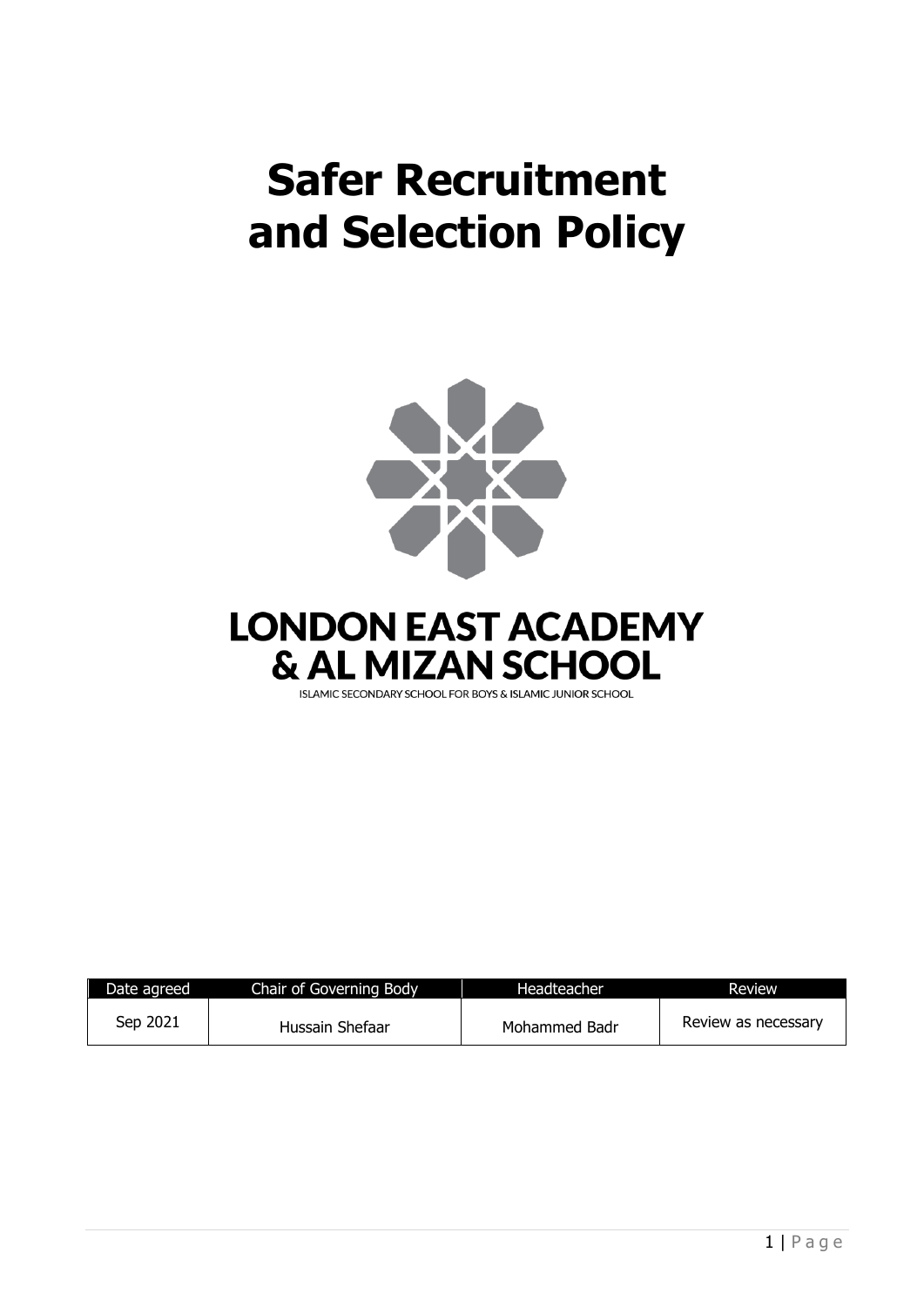The Governing Body of Al-Mizan School (AMS) and London East Academy (LEA) is committed to safeguarding and promoting the welfare of children and young people and requires all staff and volunteers to demonstrate this commitment in every aspect of their work.

The appointment of all employees will be made on merit and in accordance with the provisions of Employment Law, Keeping Children Safe in Education<sup>1</sup> and the schools' policies that are relevant to the recruitment process.

The Governing Body will ensure that people are treated solely on the basis of their abilities and potential and ensure equality of opportunity for all. The school will comply with the requirements of Keeping Children Safe in Education with regard to DBS and other pre-employment and postemployment checks.

# **1. Delegation of appointments & constitution of appointments panels**

The Governing Body delegates the power to offer employment for the post of class/subject teachers, support staff and administrative posts to a panel comprising of at least three members of the governing body. In exceptional circumstances the Chair of the governing body may delegate the offer of employment to the Headteacher in writing. This will need to be ratified by the relevant Committee or the full governing body.

Any other appointments, such as Assistant Headteacher and/or Deputy Headteacher must comprise of at least five members of the governing body.

In accordance with the statutory requirement, every selection panel will have at least one member who has undertaken Safer Recruitment Training in the last five years. In addition, at least one member will have undertaken general recruitment or equalities training.

The day-to-day supply and the recruitment of very short term<sup>2</sup> supply/temporary cover are delegated to the headteacher who will ensure that they are provided with a short induction and made aware of the schools' child protection and safeguarding policy/procedures.

## **2. Advertising**

All vacant posts will be advertised to ensure equality of opportunity and encourage as wide a field of candidates as possible. This will normally mean placing an advertisement externally, for example, in a newspaper, recruitment website or the schools' website. However, where there is a reasonable expectation that there are sufficient, suitably qualified internal candidates, or staff members are at risk of redundancy, vacancies may be advertised internally before an external advertisement.

## **3. Information for applicants**

All applicants for all vacant posts will be provided with:

- 1. A job description outlining the duties of the post and an indication of where the post fits into the organisational structure of the school. A person specification will also be provided.
- 2. An Application Form. CVs will not be accepted
- 3. An Information pack containing:
	- A letter from the headteacher or the chair of the governing body
	- a description of the school relevant to the vacant post
	- reference to the Safeguarding and Child Protection policy.
	- DBS and other pre-employment requirements
	- a statement that canvassing any member of staff, or member of the Governing Body, directly or indirectly, is prohibited and will be considered a disqualification
	- the closing date for the receipt of applications

 $1$ Department for Education, September 2019

<sup>&</sup>lt;sup>2</sup> Less than 10 consequent school days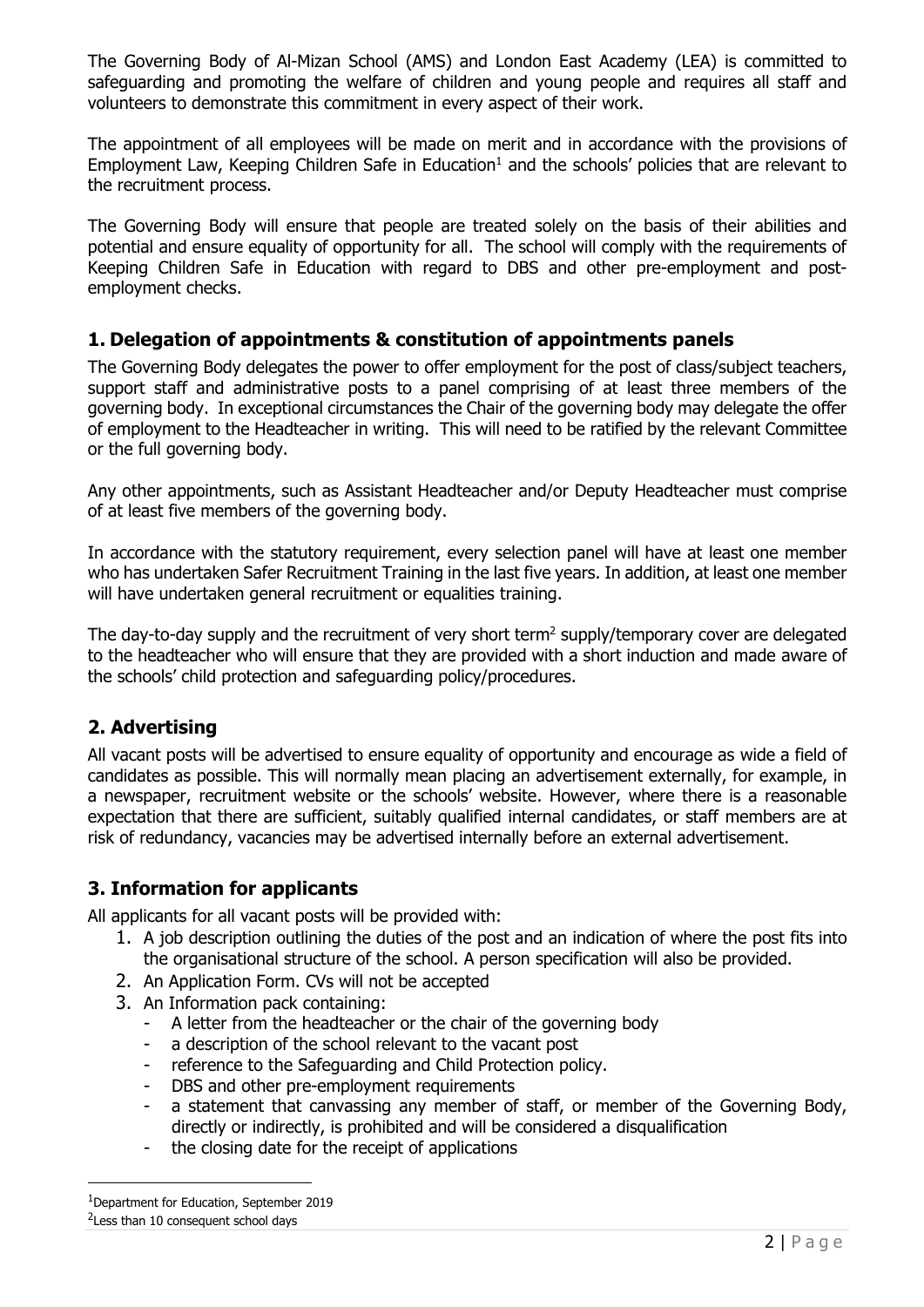outline of terms of employment including salary

# **4. Short listing and reference requests**

The selection panel will use an agreed short-listing form. The criteria for selection will be consistently applied to all applicants. The selection panel will agree the candidates to be called for an interview.

The selection panel will take up at least two references on each short-listed candidate, preferably before the interview. If a candidate for a post working with children is not currently employed as a teacher, a reference will be sought from the most recent employment working with children to confirm details of their employment and their reasons for leaving.

Reference requests will ask the referee to confirm:

- the referee's relationship with the candidate;
- details of the applicant's current post and salary;
- performance history and conduct;
- any disciplinary action involving the safety and welfare of children, including any in which the sanction has expired;
- details of any substantiated allegations or concerns relating to the safety and welfare of children;
- whether the referee has any reservations as to the candidate's suitability to work with children. If so, the school will ask for specific details of the concerns and the reasons why the referee believes the candidate may be unsuitable to work with children.

An example of a reference request is included in appendix A of this policy.

References are the 'property' of the selection panel and strict confidentiality will be observed. Employer testimonials or 'bearer references' i.e. those provided by the candidate and/or marked 'to whom it may concern' will not be accepted. References must be in writing and be specific to the job for which the candidate has applied. The selection panel will not accept references from relatives or people writing solely in the capacity as a friend of the candidate for any post. References will be verified and any discrepancies will be discussed with the candidate at interview.

If the field of applicants is felt to be weak the post may be re-advertised.

## **5. Interviews**

The format, style and duration of the interviews are matters for the Headteacher to decide in consultation with any governors involved in the process but the following will be adhered to:

#### **Briefing**

All candidates will be given relevant information about the school to enable the candidate to make further enquiries about the suitability of the advertised job.

#### **Selection tasks**

All interviews will include selection tasks to assess the candidates' suitability for the applied post. For example, for a teaching post the candidates may be expected to teach a lesson.

#### **The formal interview**

Before the interviews the selection panel will agree on the interview format. The questions asked will be aimed at obtaining evidence of how each candidate meets the requirement of the job description and the person specification and each candidate will be assessed against all of the criteria for the post. The same areas of questioning will be covered for each applicant and no questions which would discriminate directly or indirectly on protected characteristics under the Equality Act 2010 will be asked.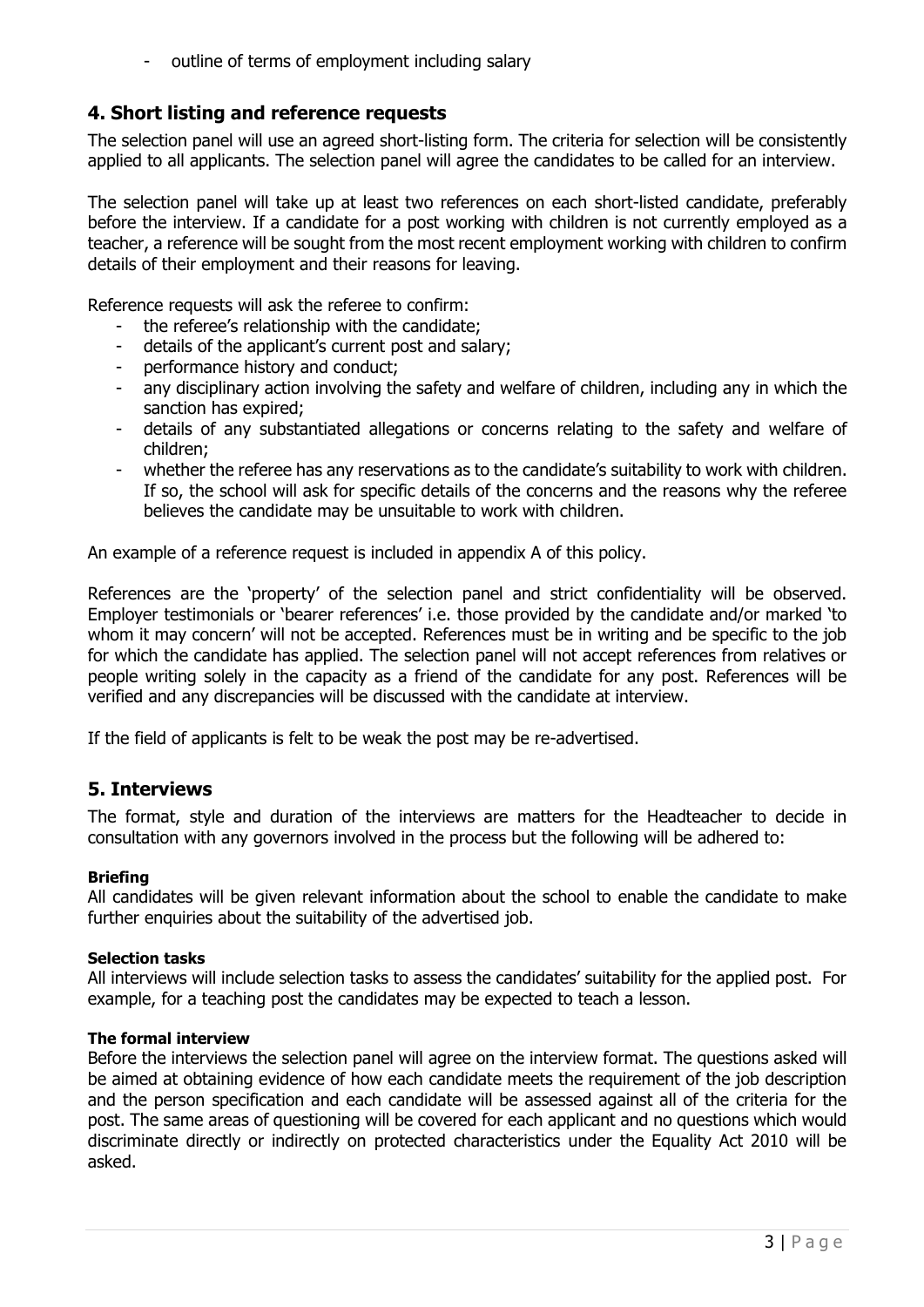The selection process for every post will include exploration of the candidate's understanding of child safeguarding issues. The interview will also include a discussion of any convictions, cautions or pending prosecutions, other than those protected, that the candidate has declared and are relevant to the prospective employment. The process will also include questions to verify the candidates' mental and physical fitness to carry out their work responsibilities as detailed in the job description.

The recruitment documentation will be retained for six months from the date of interview. Under the Data Protection Act 2018, applicants have the right to request access to notes written about them during the recruitment process. After 6 months all information about unsuccessful candidates will be securely destroyed.

# **6. Offer of employment by the selection panel**

The offer of employment by the selection panel and acceptance by the candidate is binding on both parties subject to verification of right to work in the UK, qualifications requirements, satisfactory DBS Enhanced Disclosure, teacher prohibition and barred list checks, pre-employment medical screening and satisfactory references. The successful candidate will be informed, normally by offer letter, that the appointment is subject to satisfactory completion of thesechecks.

# **7. Personnel file and single central record**

Recruitment and selection information for the successful candidate will be retained securely and confidentially for the duration of the employment with the school including:

- application form  $-$  signed by the applicant
- relevant notes including explanation of any gaps in the employment history
- references minimum of 2
- proof of identity
- proof of right to work in the UK
- proof of relevant academic qualifications
- Certificate of Good Conduct (where applicable)
- evidence of medical clearance (where relevant)
- evidence of enhanced DBS clearance, Barred List and Teacher Prohibition checks
- offer of employment letter and signed contract of employment

A proforma for the above checklist to be placed at the front of the personnel file is attached in appendix B. The school will maintain a Single Central Record of employment checks in accordance with Keeping Children Safe in Education.

# **8. Start of employment and induction**

The pre-employment checks listed above must be completed before the employee starts work. Exceptions will only be made in circumstances where a risk assessment has been undertaken in accordance with the specific guidelines in Keeping Children Safe in Education<sup>3</sup>. Exceptions will never be made in the case of the Barred List and Teacher Prohibition checks.

All new employees will be provided with an induction programme which will cover all relevant matters of school policy but in particular safeguarding and promoting the welfare of children.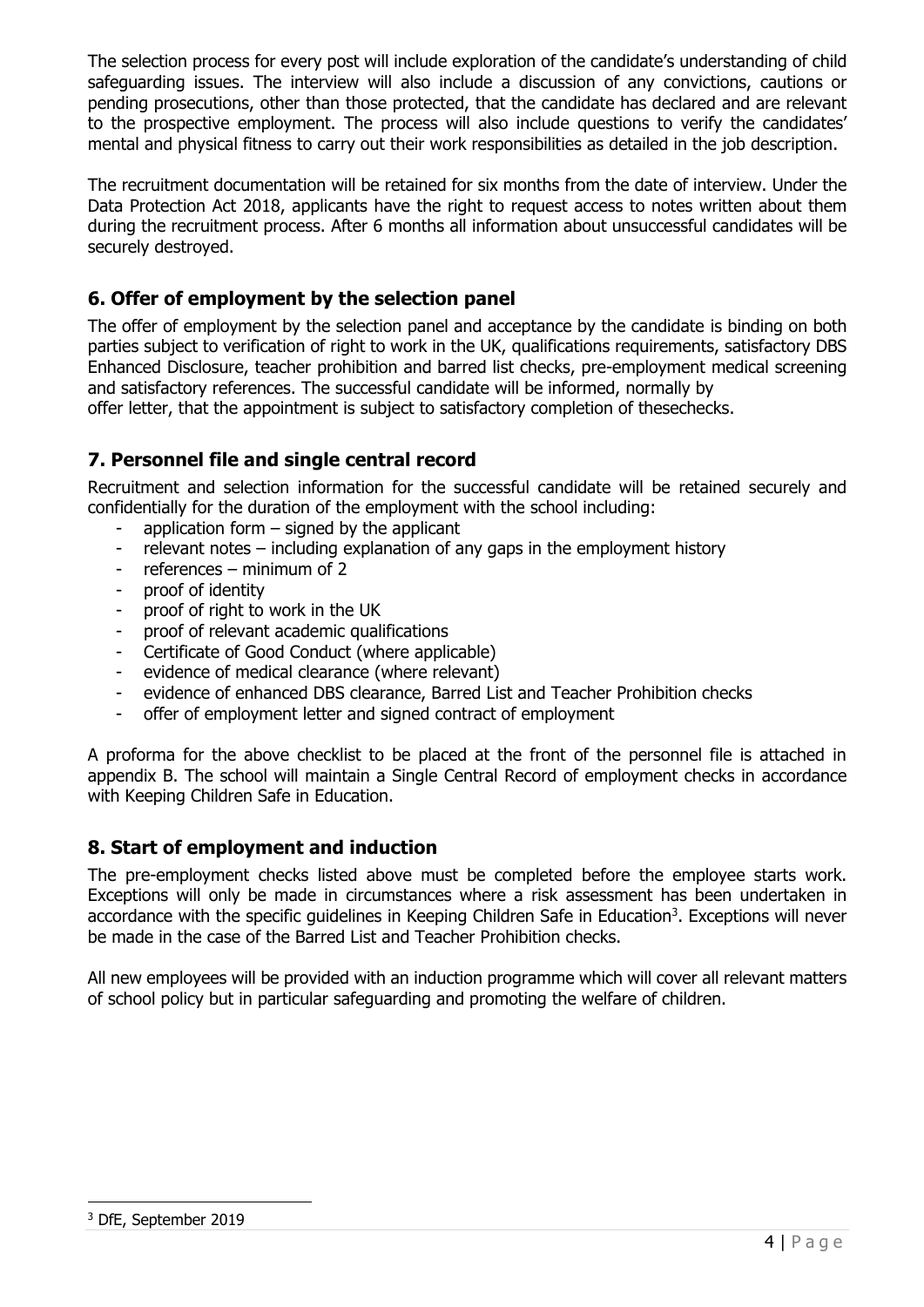# **Reference Request Form**

| Name of Applicant | Post<br>applied for |  |
|-------------------|---------------------|--|
| Name of Referee   |                     |  |

# **Referees are asked to complete the following: Background details**

| Your relationship to the applicant                        |  |  |  |            |                    |            |  |    |
|-----------------------------------------------------------|--|--|--|------------|--------------------|------------|--|----|
| (eg employer, line manager etc.)                          |  |  |  |            |                    |            |  |    |
| Role in which the                                         |  |  |  |            |                    | Annual     |  |    |
| applicant was employed                                    |  |  |  |            |                    | Salary     |  |    |
| Reason for leaving                                        |  |  |  |            | Would you reemploy |            |  | no |
|                                                           |  |  |  | the person |                    | <b>ves</b> |  |    |
| The dates between which the applicant was employed by you |  |  |  |            |                    |            |  |    |

## **Specific Questions**

- 1. Please enclose a statement giving your opinion of the applicant's suitability or otherwise for this post in the box below. It would be particularly helpful if you could give some indications of strengths and weaknesses in relation to the post details.
- 2. Are you aware of any reasons why the applicant may not be suitable for a post in a school where they will come into contact with children?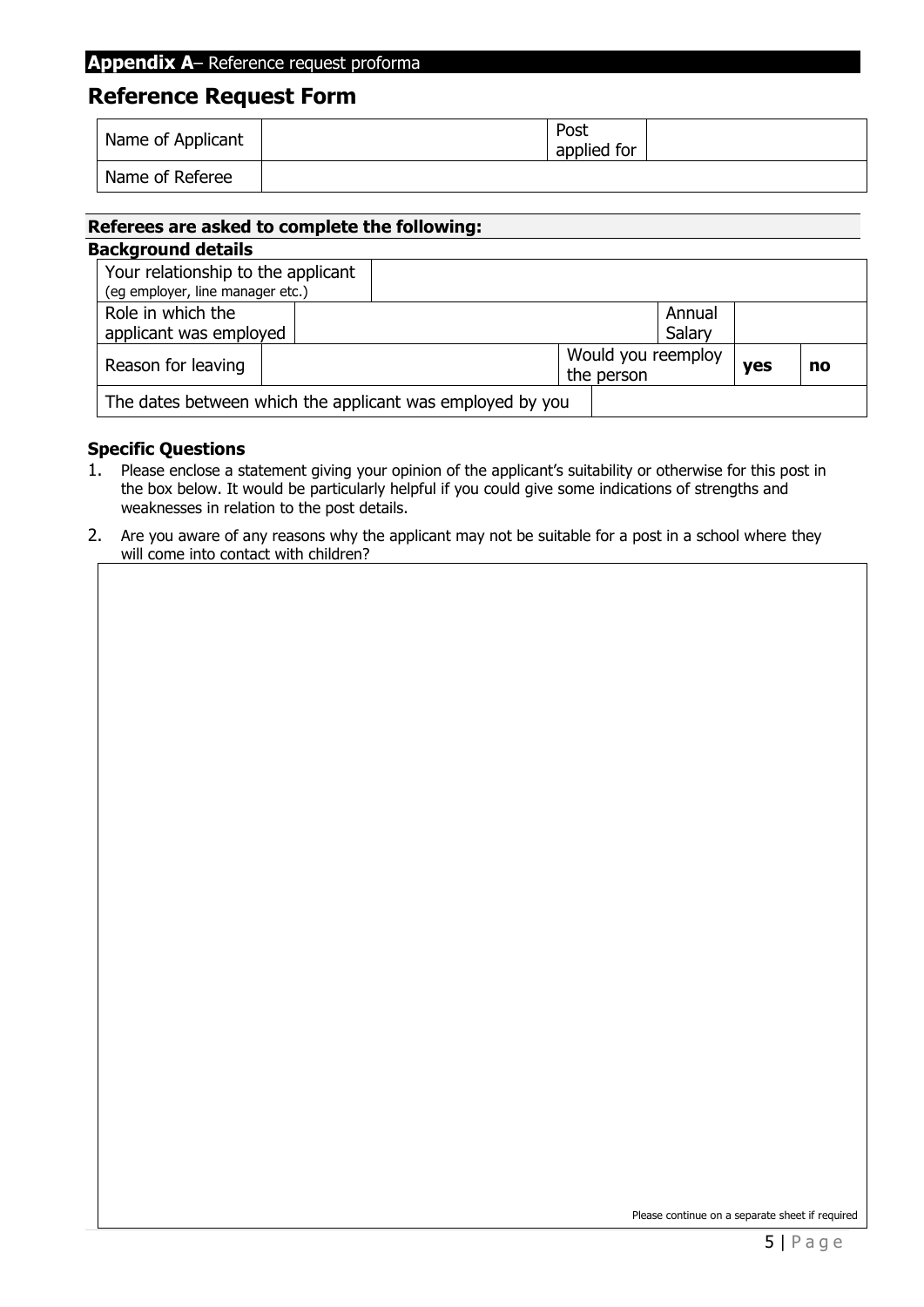3. Please make an assessment of applicant from your experience

| <b>Area of assessment</b>         | <b>Excellent</b> | Good | <b>Satisfactory</b> | Poor | <b>Not Known</b> |
|-----------------------------------|------------------|------|---------------------|------|------------------|
| Suitability to work with children |                  |      |                     |      |                  |
| Ability to prioritise and deliver |                  |      |                     |      |                  |
| Planning & assessment             |                  |      |                     |      |                  |
| Teaching capacity                 |                  |      |                     |      |                  |
| Relationships withchildren        |                  |      |                     |      |                  |
| Ability to work with others       |                  |      |                     |      |                  |
| Relationship with adults          |                  |      |                     |      |                  |
| Showing initiative                |                  |      |                     |      |                  |
| Exercising responsibility         |                  |      |                     |      |                  |
| Adherence to school policy        |                  |      |                     |      |                  |
| <b>Health</b>                     |                  |      |                     |      |                  |
| Reliability                       |                  |      |                     |      |                  |
| Overall performance               |                  |      |                     |      |                  |

| 4. Are there any substantiated allegations or concerns relating to the safety/welfare of children? |  |  |            |           |  |
|----------------------------------------------------------------------------------------------------|--|--|------------|-----------|--|
|                                                                                                    |  |  | $\Box$ Yes | $\Box$ No |  |

5. Are there any disciplinary action pending against the applicant?  $\Box$  Yes  $\Box$  No

4.Is there any other relevant information about this applicant that you think would help the selection panel? If you wish to add any further information, please continue on a separate piece of paper.

#### **For your information – kindly read the passage below before signing the reference**

**This post is exempt from the provisions of Section 4(2) of the Rehabilitation Act 1974.**  The exemption makes it possible for you to reveal any information you may have concerning the candidate which would otherwise be considered as 'spent', in relation to this application and which you consider relevant to the applicant's suitability for employment. Any such information will be kept in strict confidence and used only in consideration of the suitability of this applicant for this post.

| Signature:            | Date:                                                |  |
|-----------------------|------------------------------------------------------|--|
| Name of organisation: | Official Stamp (or please attach a compliments slip) |  |
| Position:             |                                                      |  |

#### **Thank you for completing and returning this request.**